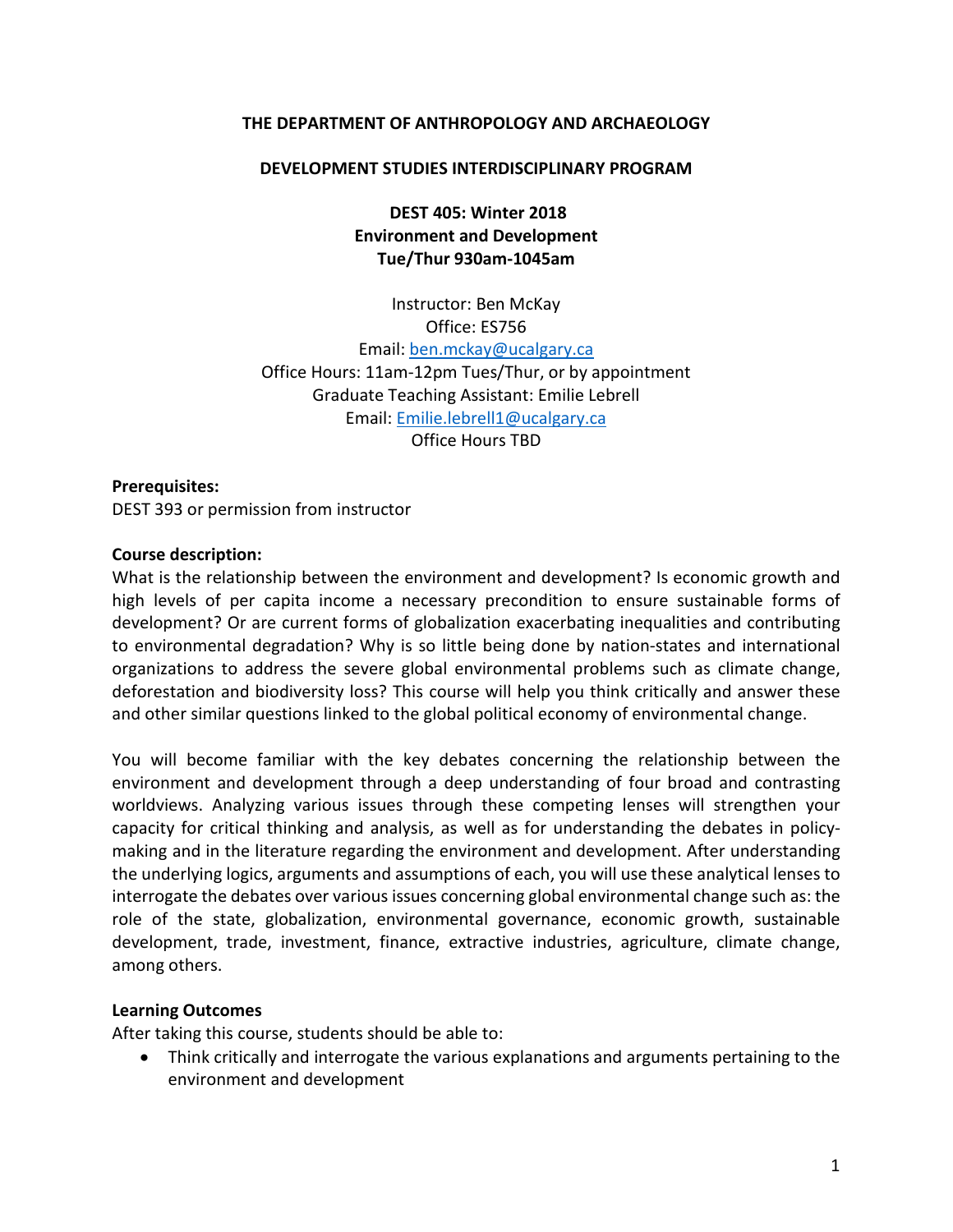- Describe the emergence of, and diversity within, approaches to sustainable development
- Exaplain how global environmental problems are fundamentally grounded in social, economic and political relations
- Explain the roles and relationships between governments and forms of governance in global environmental politics
- Write an analytical research paper at an advanced level
- Critically evaluate issues related to the relationship between the environment and development

# **Learning methods:**

This course combines (a) lectures, (b) student-led discussion and presentations, (c) video and films, and (d) student-led peer review exercises.

# **Methods of assessment:**

## Online Plagiarism Tutorial and Test: 2.5%

As a prerequisite for submitting written assignments for this course students are required to complete the University of Indiana's "How to Recognize Plagiarism" online tutorial and test, available at[: https://www.indiana.edu/~academy/firstPrinciples/index.html](https://www.indiana.edu/%7Eacademy/firstPrinciples/index.html) Due: February 1st, 2018

Upon successful completion of the test, students must submit a copy of their certificate to the D2L platform. The certificate is your contract with the course instructor indicating that you will not engage in plagiarism in any form in this class, and it is a requirement for the submission of your written work.

# Participation: 10%

Participation is an important component of this class. You are expected to come to class having done all the readings and ready to actively participate in the lectures by engaging in discussion and asking questions. Pop-quizzes and in-class assignments, if deemed necessary by the instructor, will be worth 2% of your participation grade. The final participation grade will be out of 10%, based on the following components and at the discretion of the instructor:

- a) Quality of participation and engagement with the required readings during the lectures
- b) Pop-quizzes and in-class assignments (if deemed necessary by instructor)

# Student-led group work: 7.5%

This session aims to be a wrap up and synthesizing student-led exercise on the various relevant theoretical frameworks in understanding the environment and development. After this session, students are expected to be more at ease in using the analytical tools learned during the past sessions. Mechanics: students will be organized into groups of four, use meta cards, posters, pictures, drawings, acting, etc. (no PowerPoint) to present and explain strengths and weaknesses of a particular approach/framework as applied to an issue of choice; followed by a vibrant discussion. 5 minute presentations, followed by 3 minute discussion. More details to be discussed in class.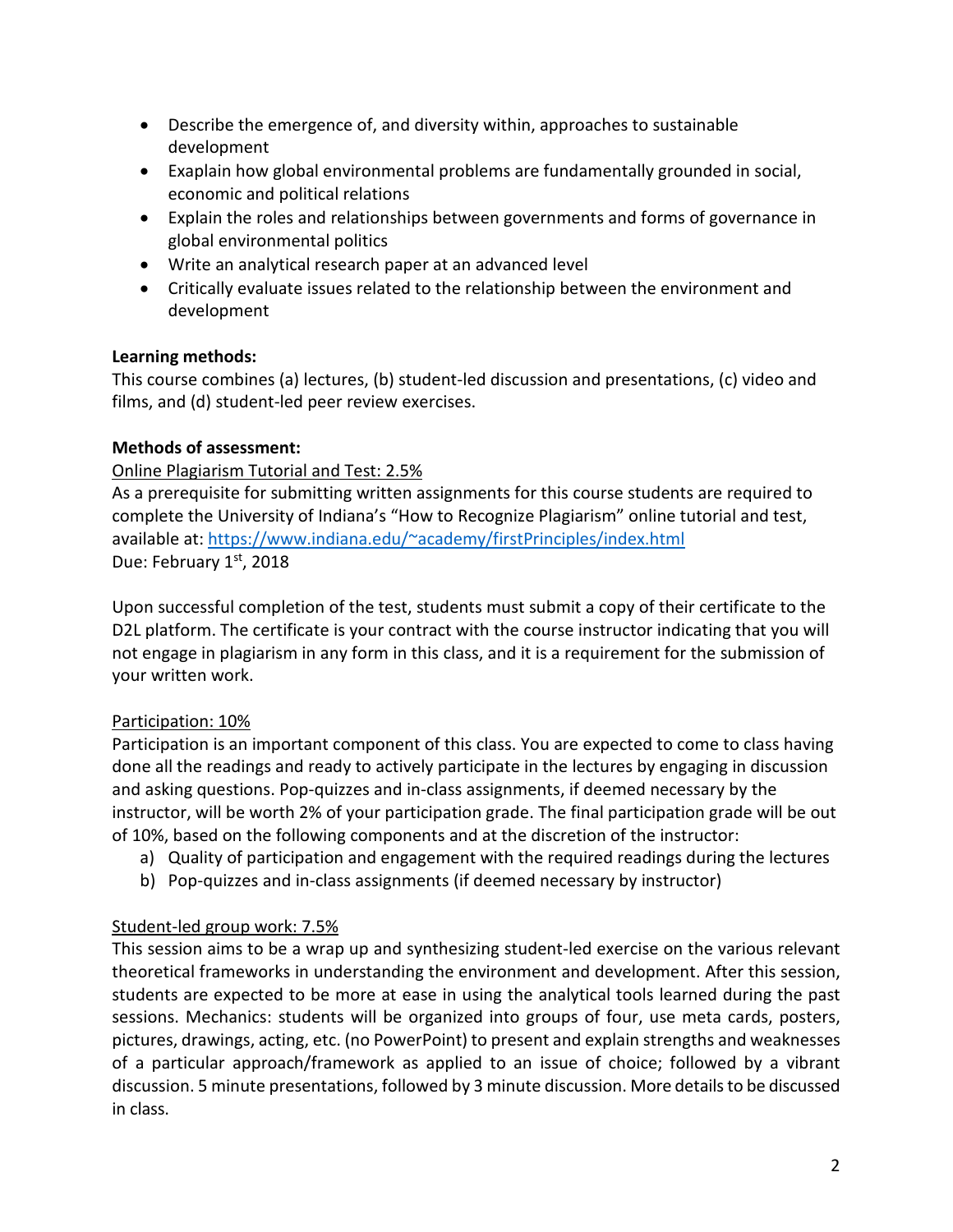### Mid-term exam: 20%

Short answers and multiple choice. All materials in-class and in the readings up to and including February 8<sup>th</sup> will be covered.

### Film Reviews: 15%

Students will write one film review based on *either* After the Flood *or* Under the Rich Earth (choose one). The review will use two competing worldviews (lenses) discussed in class to analyze the various environment and development issues raised in the film. Reviews should be between 800 to 1000 words (max), not including bibliography. More details to be discussed in class.

### Student-led peer review: 15%

This is another student-led exercise. But this time, it is more of an individual work, than group work. Mechanics: students will be asked to present an expanded outline of their final essay for this course, presenting their emerging argument. It will be subject to an individual lead discussant and plenary discussion. After this exercise, students' ability and ease in using abstract theoretical concepts in order to make sense of concrete empirical issues are expected to be further enhanced. More details to be discussed in class.

#### Final essay: 30%

Details to be discussed in class.

\*All written assignments (including plagiarism certificate) should be uploaded to D2L, unless otherwise instructed. Late assignments will be penalized by 10% per day.

For referencing style, use APA. See https://owl.english.purdue.edu/owl/resource/560/01/

Please note: No Registrar-scheduled Final Exam.

The final mark out of 100, will then be converted to a letter grade as follows:

| $A+$ 94.9 – 100%     | $A = 89.9 - 94.8\%$ | $A - 84.9 - 89.8\%$ |
|----------------------|---------------------|---------------------|
| $B_{+}$ 79.9 – 84.8% | $B = 74.9 - 79.8\%$ | $B - 70.9 - 74.8\%$ |
| $C_{+}$ 66.9 – 70.8% | $C = 62.9 - 66.8\%$ | $C - 58.9 - 62.8\%$ |
| $D+$ 54.9 – 58.8%    | D $49.9 - 54.8\%$   | F 49.8 and below    |

#### **Required textbook:**

Clapp and Dauvergne (2011) *Paths to a Green World*, 2<sup>nd</sup> Edition. Cambridge and London: MIT Press (Available in bookstore)

#### **Course structure and content**

**January 9th – Introduction to the course**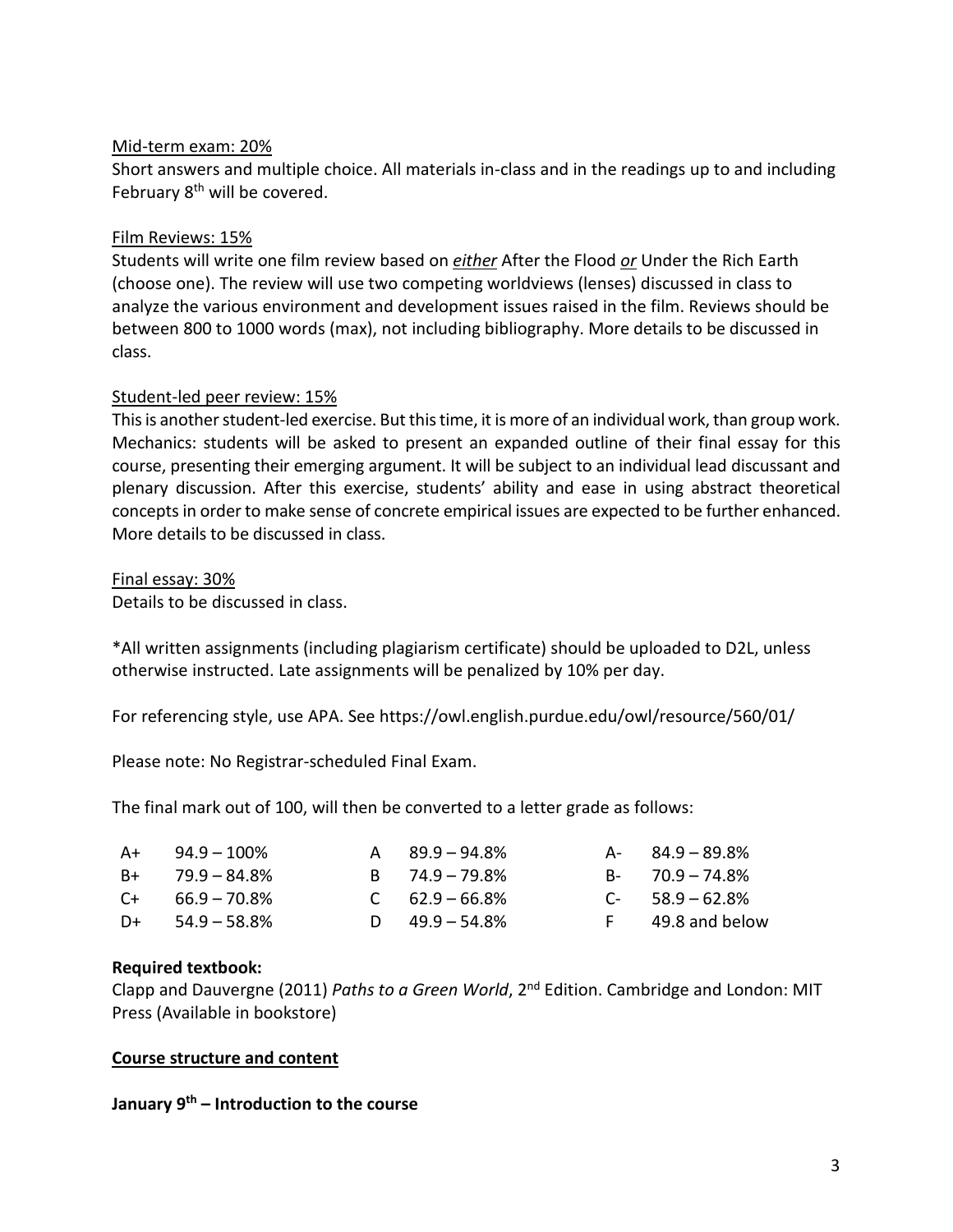### Required Reading

• No assigned readings

## **January 11th – Four Environmental Worldviews**

## Required Reading

• Clapp and Dauvergne, Chapter 1

## **January 16th – Market Liberals and Institutionalists**

# Required Reading

- UNEP (2011) 'Introduction: Setting the stage for a green economy transition' in Towards A Green Economy: Pathways to Sustainable Development and Poverty Eradication. UNEP: Nairobi. Pp. 14-24 (10 pages) Available from [https://web.unep.org/greeneconomy/sites/unep.org.greeneconomy/files/publications/](https://web.unep.org/greeneconomy/sites/unep.org.greeneconomy/files/publications/ger/ger_final_dec_2011/1.0-Introduction.pdf) [ger/ger\\_final\\_dec\\_2011/1.0-Introduction.pdf](https://web.unep.org/greeneconomy/sites/unep.org.greeneconomy/files/publications/ger/ger_final_dec_2011/1.0-Introduction.pdf)
- Cato, Molly Scott (2009) Environment and Economy, Chapters 3 and 4. Pp. 34-66 (28 pages)

# **January 18th – Bioenvironmentalists**

Required Reading

- Gould, W.T.S. (2009) Population and Development. London: Routledge, Ch. 2 'How population affects development: Malthus and Boserup', pp. 49-75 (26 pages)
- Daly, H.E. (2005) Economic in a Full World, Scientific American, 293, pp.100-107 (8 pages)

Recommended Reading

• Wilson, Kalpana (2015) 'The "new" global population control policies: Fuelling India's sterilization atrocities', *Different Takes* 87, pp. 1-3 (Hampshire College, Amherst MA, Population and Development Programme). (3 pages)

[https://dspace.hampshire.edu/bitstream/10009/940/1/popdev\\_differentakes\\_087.pdf](https://dspace.hampshire.edu/bitstream/10009/940/1/popdev_differentakes_087.pdf)

• Costanza et al. (2015) 'Humanity's Current Dilemma', in *An Introduction to Ecological Economics*, 2nd Edition, CRC Press: Boca Raton, FL. Pp.1-24 (24 pages)

# **January 23rd – Social Greens**

Required Reading

• Cato, Molly Scott (2009) Environment and Economy, Chapters 6 and 7. Pp. 85-115 (30 pages)

**January 25th – The State** Required Reading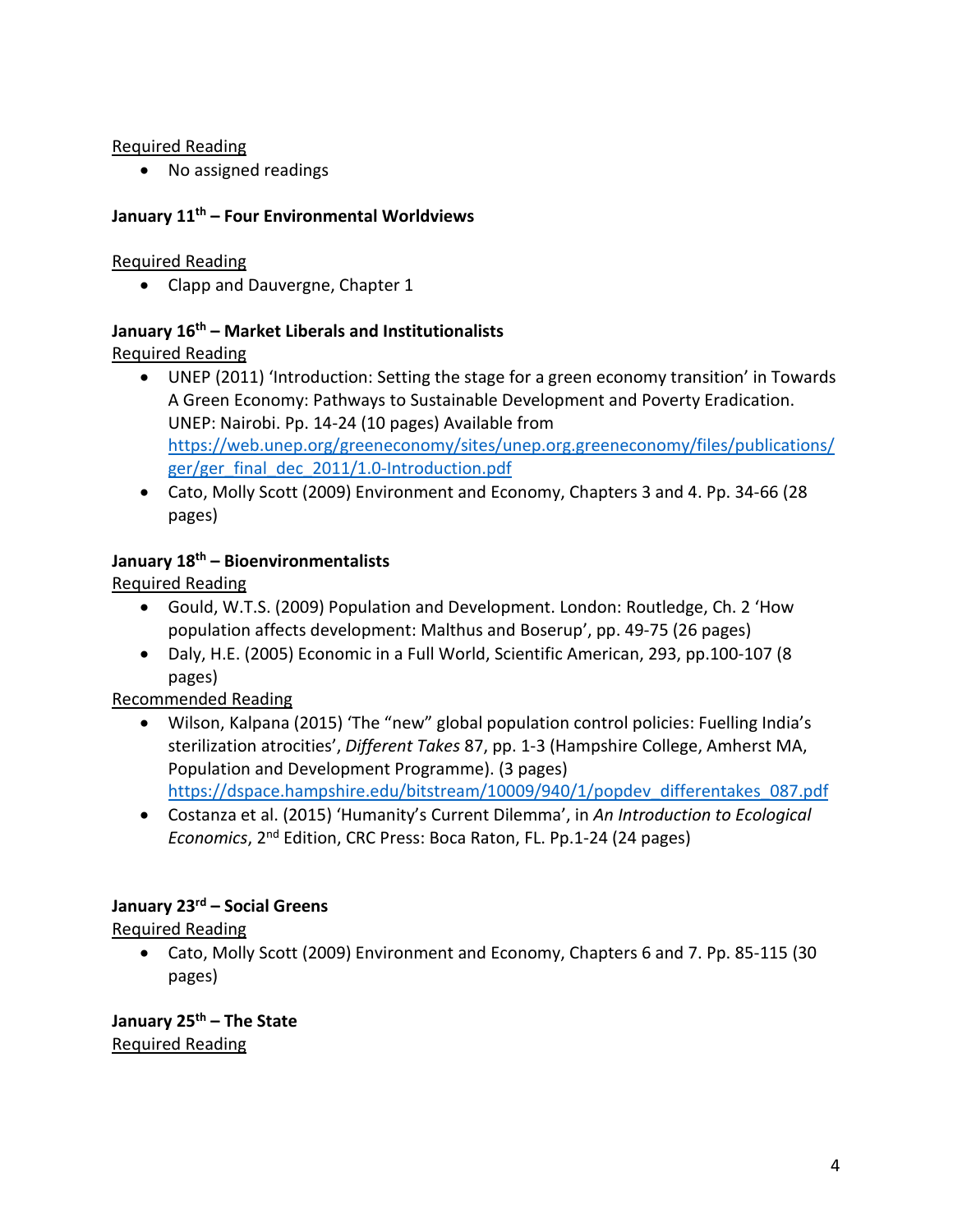• Clapp (2007) 'Threats to the Environment in an Era of Globalization: An End to State Sovereignty?' In (eds) Schrecker, T. Surviving Globalism: The Social and Environmental Challenges. London: Macmillan Press. Pp. 123-137 (15 pages).

### **January 30th – Globalization, Environment and Development**

## Required Reading

- Clapp and Dauvergne, Chapter 2. Pp.19-45 (26 pages)
- Hines (2003) 'Time to Replace Globalization with Localization', *Global Environmental Politics*, Vol. 3, No. 3, pp. 1-7. (7 pages)

# **February 1st – Global Environmental Governance**

Required Reading

• Clapp and Dauvergne, Chapter 3, pp. 47-86 (39 pages)

### **February 6th – Economic Growth and Environmental Change** Required Reading

• Clapp and Dauvergne, Chapter 4, pp. 87-125 (38 pages)

## **February 8th – Sustainable Development**

Required Reading

- Brundtland Commission (1987) 'Towards Sustainable Development', *Our Common Future*, Oxford: Oxford University Press. Chapter 2 pp. 41-51 (10 pages)
- Redclift, Michael R. (2007), 'Sustainable development (1987-2005): an oxymoron comes of age,' Horizontes Antropológicos v.3, 12(25): 65-84. (19 pages)

### **February 13th – Student-led group work**

• Details will be discussed in class

### **February 15th – Mid-term exam**

**February 20th – Reading Week February 22nd – Reading Week**

# **February 27th – Global Trade and the Environment**

Required Reading

- Clapp and Dauvergne, Chapter 5, pp. 127-159 (32 pages)
- DeSombre, Elizabeth R., and J. Samuel Barkin. 2002. Turtles and Trade: The WTO's Acceptance of Environmental Trade Restrictions. Global Environmental Politics 2 (1): 12– 18. (6 pages)

**March 1st – The Green Economy: Corporations, Investment and the Environment** Required Reading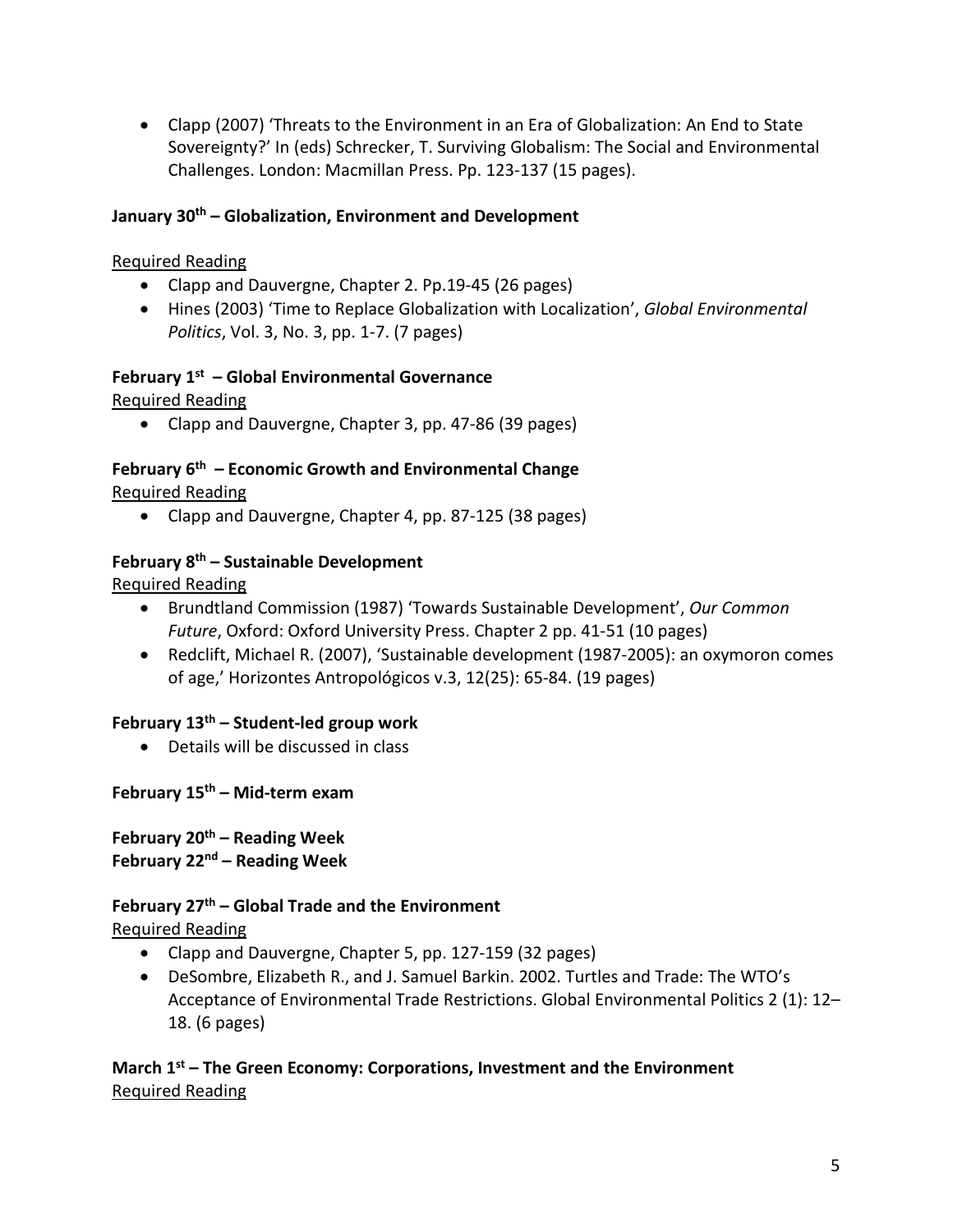• Clapp and Dauvergne, Chapter 6, pp. 161-191 (30 pages)

# Recommended Reading

• Lander E. (2011), 'The Green Economy: the Wolf in Sheep's clothing'. Transnational Institute, Netherlands. http://www.tni.org/report/green-economy-wolf-sheeps-clothing

## **March 6th – Global Finance and the Environment**

## Required Reading

• Clapp and Dauvergne, Chapter 7, pp. 193-225 (32 pages)

# **March 8th – Climate Change and Paths to a Green World**

# Required Reading

- Clapp and Dauvergne, Chapter 8, pp. 227-249 (22 pages)
- World Bank (2010) *World Development Report 2010: Development and Climate Change.* Washington: World Bank. Pp. 1-11 (12 pages)

# Recommended Reading

• Storm, S. (2009) 'Capitalism and Climate Change: Can the Invisible Hand Adjust the Natural Thermostat?, Development and Change, Vol. 40, No. 6, pp. 1011-1034 (23 pages)

# **March 13th – Film Screening: Before the Flood [Documentary] (1 hour, 36min)**

## **March 15th – Extractive Industries and the Environment**

Required Reading

- Bebbington, A., Hinojosa, L., Bebbington, D. H., Burneo, M. L., & Warnaars, X. (2008). Contention and ambiguity: Mining and the possibilities of development. Development and Change, 39(6), 887-914 (27 pages)
- McKibben, Bill. (2012) "Why Not Frack?" in *New York Review of Books* (March 8, 2012) <http://www.nybooks.com/articles/2012/03/08/why-not-frack/> (5 pages)

# **March 20th – Agriculture and the Environment Part I: The Limits to Industrial Agriculture** Required Reading

• Weis, T. (2010) The Accelerating Biophysical Contradictions of Industrial Capitalist Agriculture, Journal of Agrarian Change, Vol. 10, No. 3, pp.315-341 (26 pages)

## **March 22nd – Agriculture and the Environment Part II: Agroecological Alternatives** Required Reading

• Altieri, M.A and M. Toledo. (2011) The agroecological revolution in Latin America: rescuing nature, ensuring food sovereignty and empowering peasants, Journal of Peasant Studies, Vol. 38, No. 3, pp.587-612 (25 pages)

# **March 29th – Film Screening: Under Rich Soil [Documentary]**

**April 3rd – Global Environmental Justice**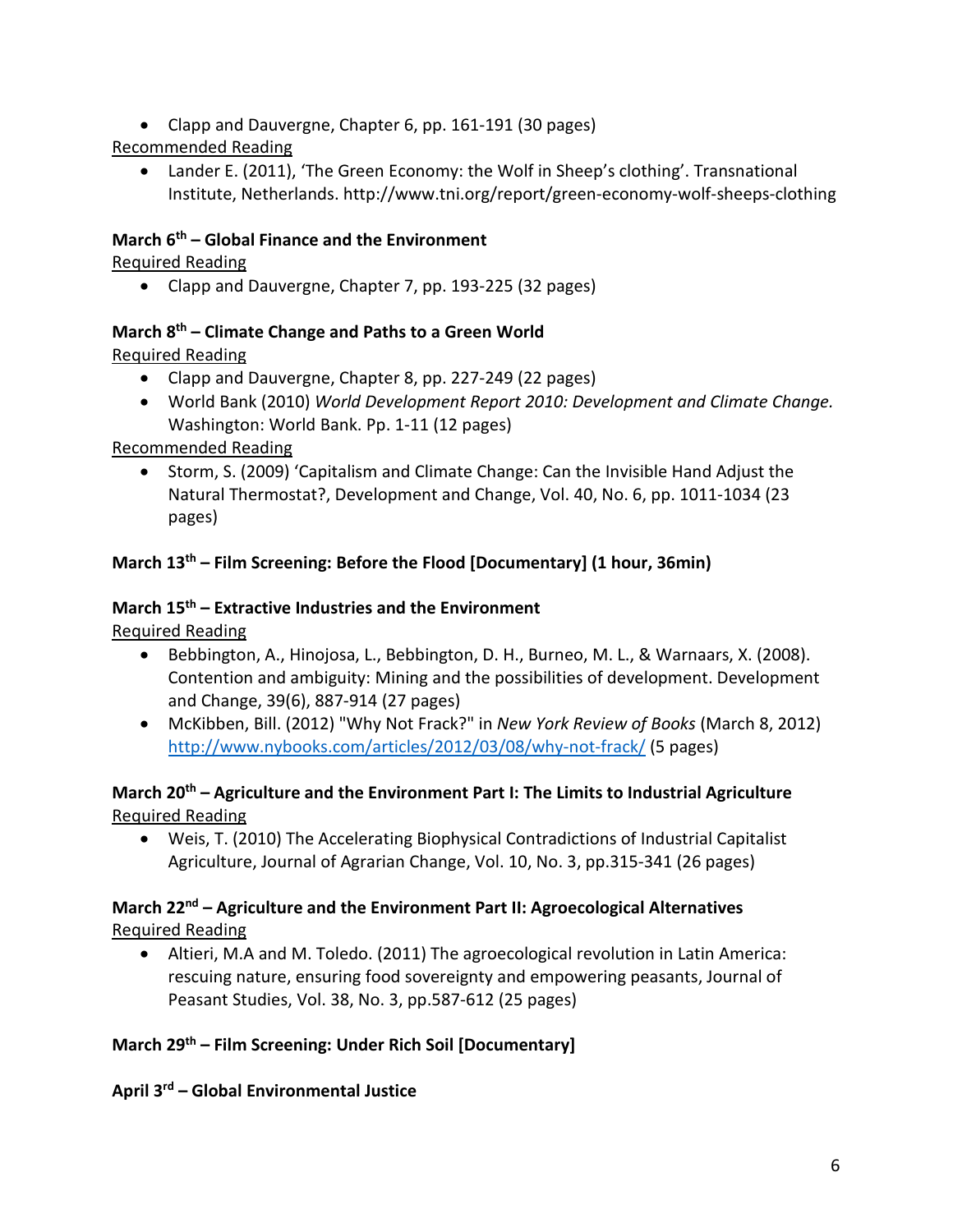### Required Reading

• Martinez-Alier et al (2016) 'Is there a global environmental justice movement?', *Journal of Peasant Studies*, Vol. 43, No. 3, pp. 731-755 (24 pages)

## **April 5th – Gender and the Environment**

Required Reading

• Agostino, A. 'Climate Justice and Women's Agency: Voicing other ways of doing things' (in press) in R. Baksh and W. Harcourt (eds) (in press) Transnational Feminist Movements: Knowledge, Power and Social Change: New York: Oxford University Press America, Section 9, Chapter 34

## **April 10th – Essay outline presentations and peer review**

• Details to be discussed in class

# **April 12th – Essay outiline presentations and peer review/wrap up and course overview April 16th-26th – Exam Week: Final Essay Due (TBA)**

## **PLAGIARISM AND CHEATING**

Plagiarism: "to steal and pass off the ideas or words of another as one's own" (Webster's). Plagiarism will not be tolerated and will automatically result in a failing grade for the submission. Any student caught plagiarizing will also be subject to additional University sanctions. Students are expected to be familiar with the Department of Anthropology and Archaeology's policy on intellectual honesty

### **DEFERRED EXAMS:**

A student who is absent from a test for legitimate reasons must discuss an alternative course of action with the instructor. The instructor at their discretion may transfer the percentage weight for the test to the final examination, if there is a final examination in the course, set another test, etc. An instructor will normally make this decision on the basis of verbal information provided by the student. In the event that an instructor feels that they cannot judge the veracity of the information provided, Students must be aware that they are responsible for payment of any charge associated with the medical assessment and documentation as this service falls outside the realm of services provided by the Provincial Health Care Plan. Deferral of the registrar scheduled final exam requires Registrar approval.

If a deferred exam is administered, the format of the exam may be different than the original exam.

# **ACADEMIC ACCOMMODATIONS**

http://www.ucalgary.ca/access/accommodations/policy Students needing an Accommodation because of a Disability or medical condition should communicate this need to Student Accessibility Services in accordance with the Procedure for Accommodations for Students with Disabilities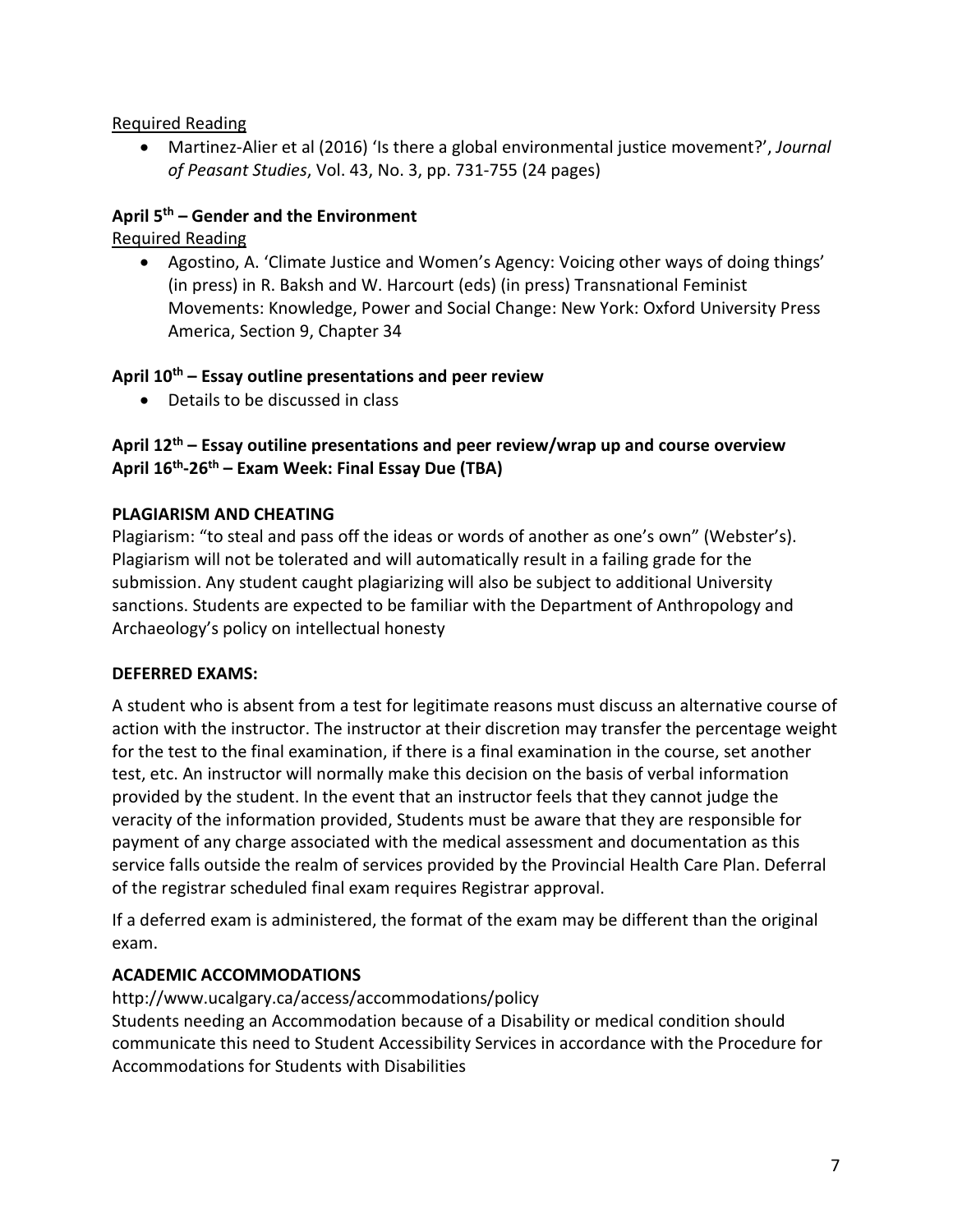Students needing an Accommodation based on a Protected Ground other than Disability, should communicate this need, preferably in writing, to the instructor of this course.

### **ACADEMIC INTEGRITY**

Academic integrity is essential to the pursuit of learning and scholarship in a university, and to ensuring that a degree from the University of Calgary is a strong signal of each student's individual academic achievements. As a result, the University treats cases of cheating and plagiarism very seriously. Non-academic integrity also constitutes an important component of this program.

For detailed information on what constitutes academic and non-academic misconduct, please refer to the following link: http://www.ucalgary.ca/pubs/calendar/current/k-2-1.html

All suspected cases of academic and non-academic misconduct will be investigated following procedures outlined in the University Calendar. If you have questions or concerns about what constitutes appropriate academic behavior or appropriate research and citation methods, you are expected to seek out additional information on academic integrity from your instructor or from other institutional resources.

Where there is a criminal act involved in plagiarism, cheating or other academic misconduct, e.g., theft (taking another student's paper from their possession, or from the possession of a faculty member without permission), breaking and entering (forcibly entering an office to gain access to papers, grades or records), forgery, personation and conspiracy (impersonating another student by agreement and writing their paper) and other such offences under the Criminal Code of Canada, the University may take legal advice on the appropriate response and, where appropriate, refer the matter to the police, in addition to or in substitution for any action taken under these regulations by the University

### **TEACHING EVALUATIONS / USRIS (Universal Student Ratings of Instruction)**

At the University of Calgary, feedback provided by students through the Universal Student Ratings of Instruction (USRI) survey provides valuable information to help with evaluating instruction, enhancing learning and teaching, and selecting courses. Your responses make a difference, please participate! Website: http://www.ucalgary.ca/usri/

#### **Writing Across the Curriculum**

Writing skills are not exclusive to English courses and, in fact, should cross all disciplines. The University supports the belief that throughout their University careers, students should be taught how to write well so that when they graduate their writing abilities will be far above the minimal standards required at entrance. Consistent with this belief, students are expected to do a substantial amount of writing in their University courses and, where appropriate, members of faculty can and should use writing and the grading thereof as a factor in the evaluation of student work. The services provided by the Writing Support, part of the Student Success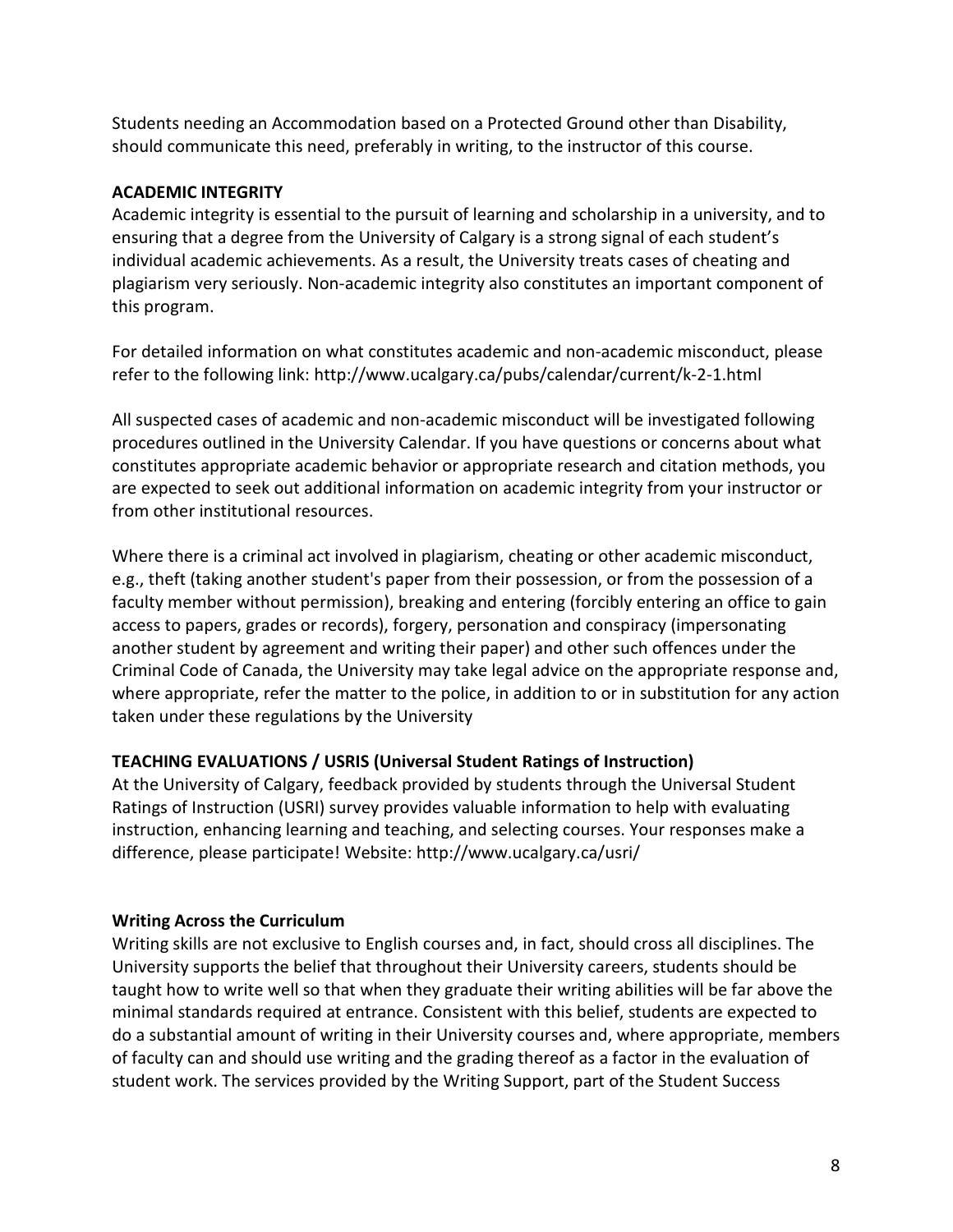Centre, can be utilized by all undergraduate and graduate students who feel they require further assistance

**Emergency Evacuation Assembly Points:** In the event of an emergency that requires evacuation, please refer to the following link to become familiar with the assembly points for the class: http://www.ucalgary.ca/emergencyplan/assemblypoints

# **Freedom of Information and Protection of Privacy Act:**

The University of Calgary is committed to protecting the privacy of individuals who work and study at the University or who otherwise interact with the University in accordance with the standards set out in the Freedom of Information and Protection of Privacy Act. Please refer to the following link for detailed information: http://www.ucalgary.ca/legalservices/foip The Department of Anthropology and Archaeology's FOIP (Freedom of Information and Privacy) policy requires all reports/examinations to be returned to students during class time or the instructor's office hours. Any term work not picked up will be placed in the Anthropology and Archaeology Office (ES620) for distribution. Any student not wishing to have their work placed in the office must make alternative arrangements with the course instructor early in the term.

**Safewalk Information:** Campus Security, in partnership with the Students' Union, provides the Safewalk service, 24 hours a day to any location on Campus including the LRT, parking lots, bus zones and University residences. Contact Campus Security at (403) 220-5333 or use a help phone, and Safewalkers or a Campus Security Officer will accompany you to your campus destination.

Faculty of Arts Program Advising and Student Information Resources: Have a question, but not sure where to start? Arts Students' Centre

The Faculty of Arts Students' Centre is the overall headquarters for undergraduate programs in the Faculty of Arts. The key objective of this office is to connect students with whatever academic assistance that they require.

In addition to housing the Associate Dean, Undergraduate Programs and Student Affairs and the Associate Dean for Teaching and Learning, the Arts Students' Centre is the specific home to:

- program advising
- the Faculty's Co-operative Education Program
- the Arts and Science Honours Academy
- the Faculty's Interdisciplinary Programs
- a Student Help Desk

Location: Social Sciences Room 102

Phone: 403.220.3580

Email: ascarts@ucalgary.ca

Website: arts.ucalgary.ca/undergraduate/

For registration (add/drop/swap), paying fees and assistance with your Student Centre, contact Enrolment Services at (403) 210-ROCK [7625] or visit them at the MacKimmie Library Block. Contacts for Students Union Representatives for the Faculty of Arts: arts1@su.ucalgary.ca